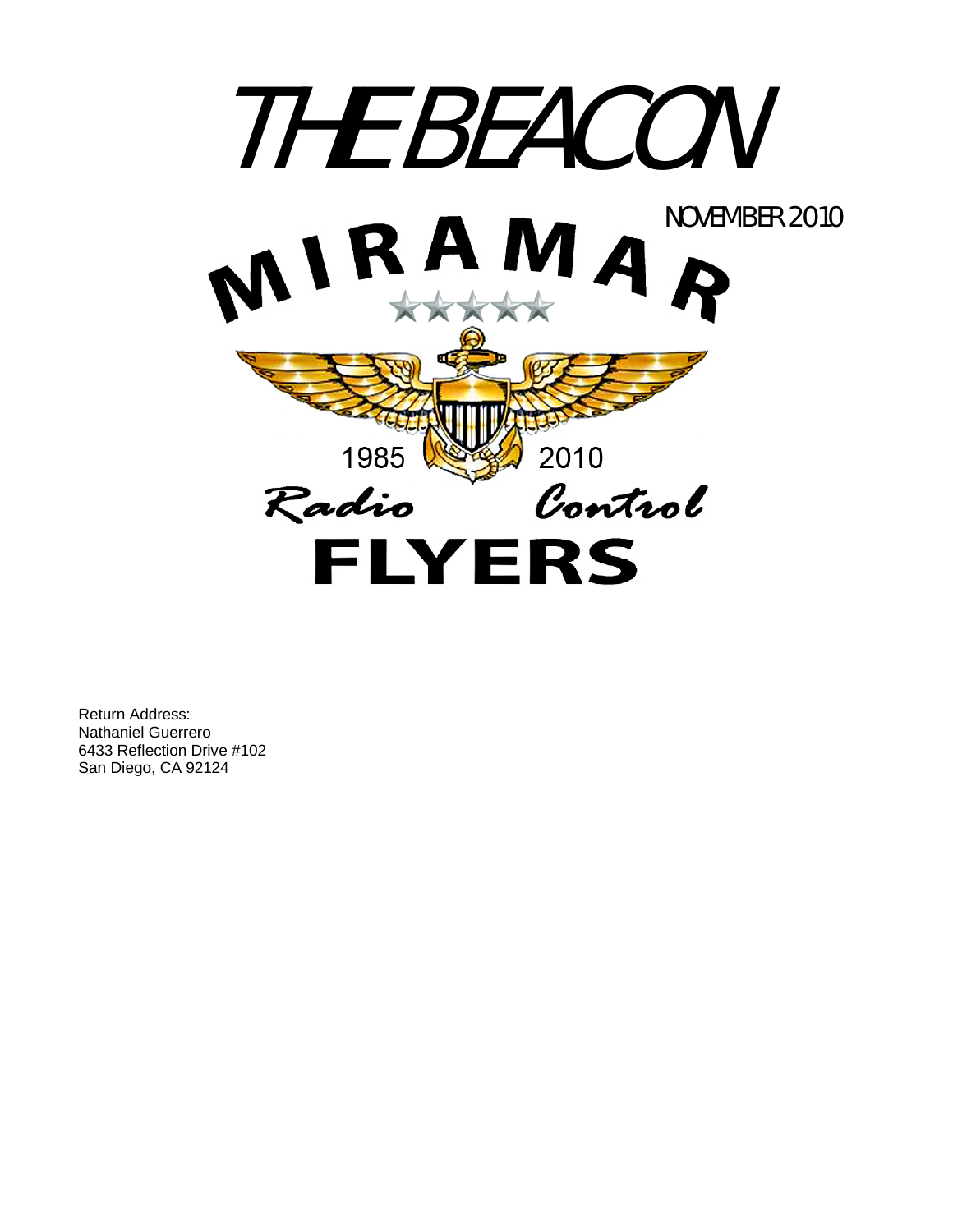# November 2010

The next MRCF Meeting will be on **TUESDAY**, 9 November 2010

Location: American Legion Hall 7815 Armour St.

Corner of Armour and Convoy St.

Board Meeting at 6:30 PM – Gen. Meeting at 7:00 PM

**NEW LOCATION: American Legion Hall at 7815 Armour Street. Hwy 163 TO BALBOA AVENUE, WEST TO CONVOY STREET, LEFT ON CONVOY TO ARMOUR ST., TURN LEFT ONTO ARMOUR AND RIGHT INTO AMERICAN LEGION. ADDITIONAL PARKING IS ACROSS THE STREET AT CARQUEST.** 

# CLUB OFFICERS

President: Jerry Neuberger (619) 258-4477 Secretary:<br>Don Madison Don Madison (619) 296-1510 Field Marshal: Mark Lukens (858) 945-8525 Safety Coordinators: Derek Post Don Robinson (858) 842-4634 (858) 271-6452

Newsletter Editor: Nathaniel Guerrero (858) 240-2215 Email: nguerrero@san.rr.com

| (760) 746-5913                 |  |  |
|--------------------------------|--|--|
|                                |  |  |
| (858) 530-0586                 |  |  |
|                                |  |  |
| (619) 948-1948                 |  |  |
|                                |  |  |
| (619) 804-8596                 |  |  |
| membership@miramarrcflyers.com |  |  |
|                                |  |  |

Club Webmaster: Darren Hauptman Darren@miramarrcflyers.com www.miramarrcflyers.com

# **CLUB FLIGHT INSTRUCTORS**

Any club member who wishes to have some assistance should call one of our designated instructors. There is no duty instructor at the field, so you must prearrange a time with someone on this list.

| Name                   | <b>Number</b>  |
|------------------------|----------------|
| <b>Richard Barndt</b>  | (858) 213-5740 |
| Frank Gagliardi        | (858) 271-4430 |
| Curtis Kitteringham    | (760) 746-5913 |
| <b>Barry Mattingly</b> | (760) 753-1318 |
| Jerry Neuberger        | (619) 258-4477 |
| Paul Stenberg          | (760) 743-5458 |
| <b>Tom Mulder</b>      | (619) 804-8596 |
| <b>Ron Stark</b>       | (858) 530-0586 |
| Roy Rapheal            | (858) 538-5485 |
| Darren Hauptman        | (619) 948-1948 |

Attached is the invitation for the Christmas Dinner. Please return the lower portion at the meeting or mail to Curtis. Thanks!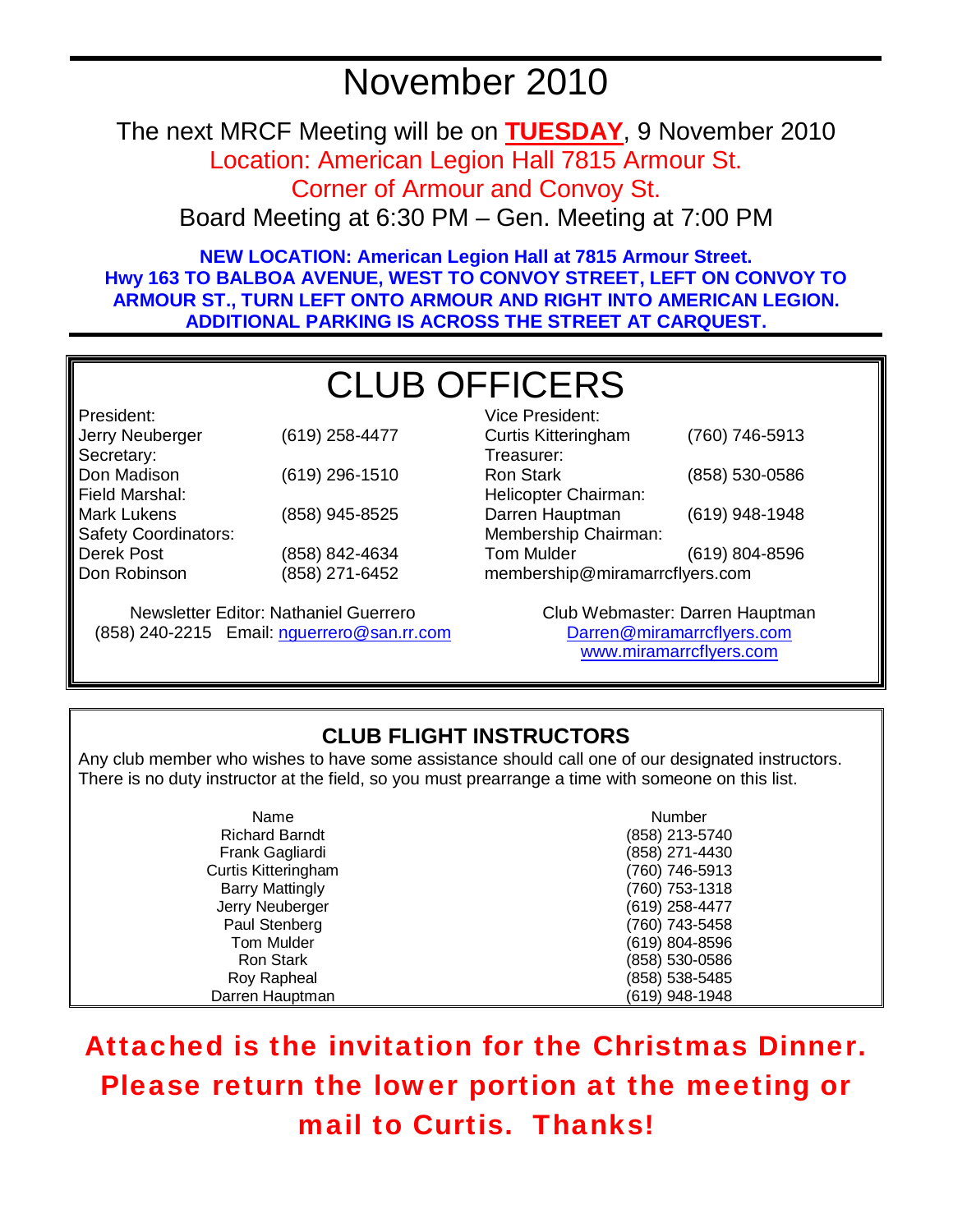### **From the Left Seat:**

Included with this month's newsletter is the changes recommended for the clubs Safety Addendum (Bylaws addendum 1). Please review and come to the meeting prepared to discuss and vote on the changes. This will finalize the update of both the club guiding documents and we should be good for several more years.

We have 2 nominees for Treasurer next year, Thanks George and Robin for accepting the nomination. Both George and Robin are getting with Ron and learning the ropes, so whoever is elected in Dec will be ready to step right into Ron's rather large shoes. Don Madison has said he will be stepping down as Secretary, so we will need to elect a new Secretary in Dec.

Nominations will be open at the Nov meeting for the remaining Officers. Your club runs because of the volunteers who serve on the board and new and fresh ideas are always welcome. The positions of Safety Officer, Field Marshall, Tresurer, Secretary and Vice President are open to any club member and the position of President requires Active Duty or retired Military member. Nominations will be open at the Nov meeting and again at the Dec meeting and elections will be conducted as the last order of business at the Dec meeting.

The member appreciation day was a blast! We have the best flying site in San Diego, and it's because of the hard work the Members invest in maintaining the site. We have best places to fly in San Diego, and it's only because the Members enjoy flying and enjoy each other's company. We've had a busy year and supported more events than we've ever supported in the past and it's the volunteer time by the members that make that possible, it's been fun and our treasury, and especially the runway improvement fund, has benefited greatly. We really do appreciate everything you do for the club and hope you had as much fun at the Member Appreciation day as I did.

See you at the field

**Jerry** 

# **From the Right Seat:**

It will soon be November where has the year gone. For me it has been a lot of fun with what has turned out to be a lot of growth for the Miramar Club. Check the web for the up coming events, we have the Veterans Day Flyin, Toys for Tots and the Christmas Dinner all of which we should see a full membership taking part. For the first two flying a model and/or helping, the Dinner is just always a good time to bring that one person that has allowed you to go to club, to show a THANK YOU to them. With the rains you will need to look out for soft ground when driving into the club, we will need to do some work on the club for the next flying events so watch for the date and time to help.

As always I Thank You for your help

**Curtis** 

# **Safety Coordinators:**

 I would like to remind all pilots to be aware of how many planes and/or helis are in the air at one time. We are limited by AMA to only five pilots flying at a time, therefore we have only five stations.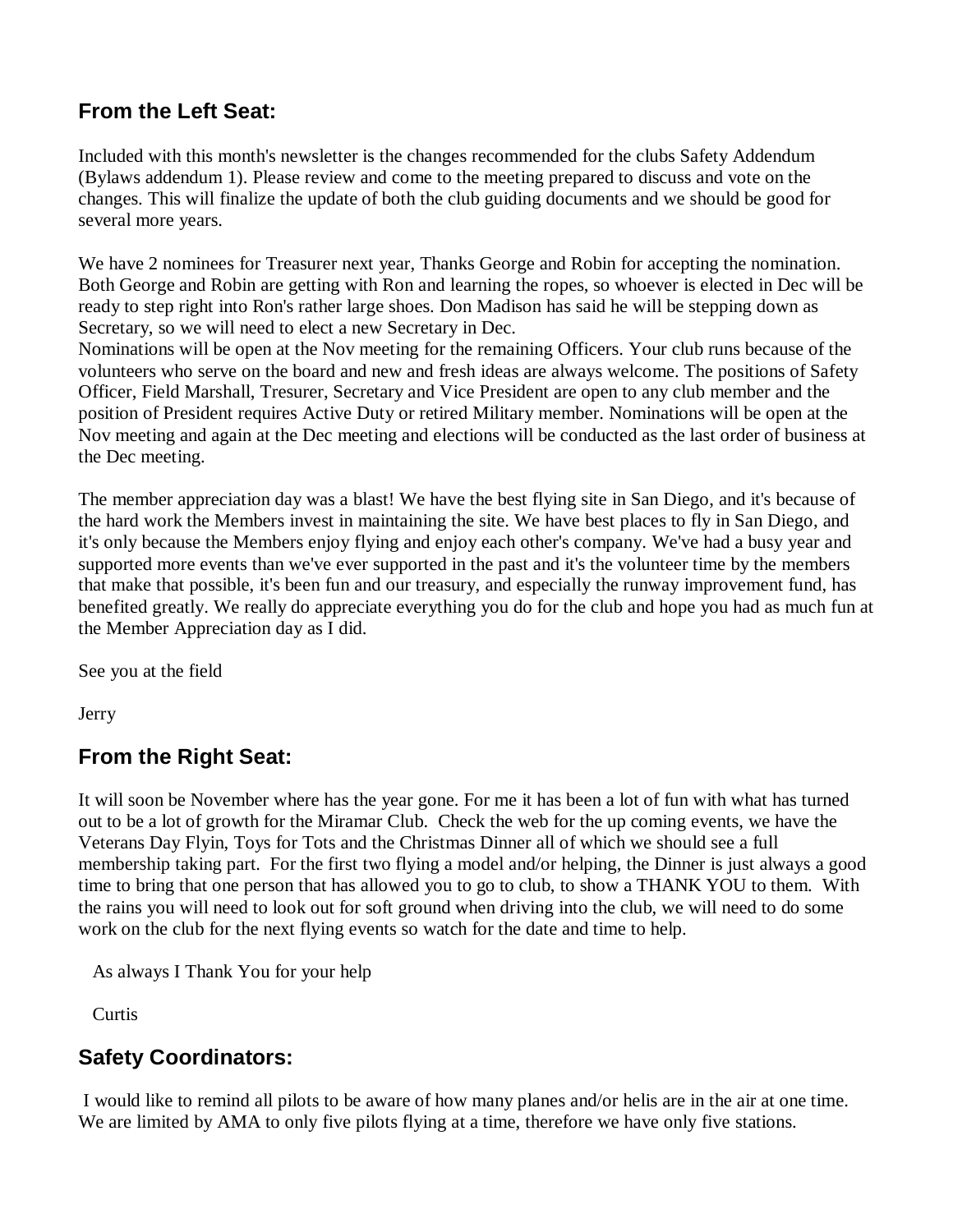However, on occasion a heli pilot will be standing at the end of the chain link fence facing the heli pad, leaving the #5 station vacant; he still counts as one of the five pilots. Be sure you look around carefully and be aware of every pilot and aircraft before you take off, and don't assume a vacant station means there are less than five aircraft flying.

Thanks, Don Robinson

# **Field Marshal:**

No comments for this month.

# **Helicopter Chairman:**

No comments for this month.

# **Membership Chairman:**

It's that time of the year for us to renew our membership to MRCF. The plan this year is to have all the cards available by the Christmas party on Dec. 14. The new renewal forms are available on the web site under the "**membership Policy**" link located on the left side of the home page. On the membership policy page at the bottom there is a new link the "**Current Member Renewal Page**". Here you will find the applications. For those of you who do not have an email address on file, we will mail you an application to the address I have on file. The mailed applications will go out during the first week of November so please let me know if you do not receive them by November 15<sup>th</sup>.

For the most part the application process will remain much as it has. There are a few changes this year:

- The application has all of the current rules printed on the back. Please make sure you review them.
- All turbine pilots, I will need you to submit a copy of your current turbine waiver with your application.
- The new ID cards will have highlighted reminders on the back of the card.

Applications can be mailed in, brought to the November Meeting, Veterans Day Fly-in, or if you see me at the field. Please make sure that you include the following with your application:

- Appropriate application filled out completely including full address, phone, and email address.
- Copy of your 2011 AMA Card
- Copy of your military or DOD ID
- Copy of turbine waiver (if applicable)
- Check for \$60 dues

If you are going on deployment and want to maintain your membership, please submit your application along with a note indicating how long you will be out and your expected return date. This way we can hold your membership open and all you will need to do is pay for the prorated dues when you return.

Thanks Tom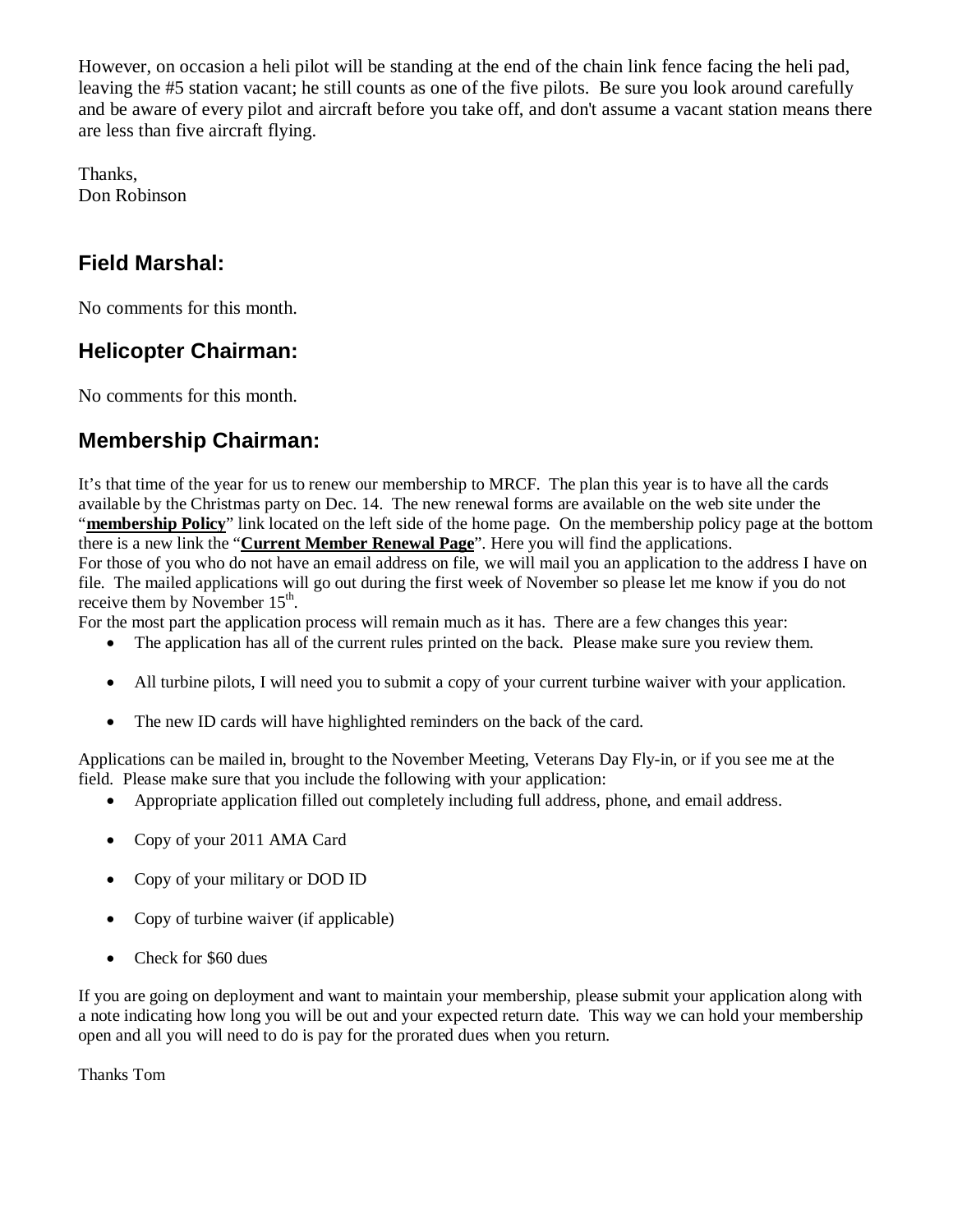#### **President called the meeting to order at 1900 hrs.**

The pledge of allegiance was recited by the membership.

The Treasurer's report was presented and accepted by the membership. The membership made a motion to accept the report. Motion was made and seconded. The report was accepted by the membership.

The Secretary's report was presented and accepted by the membership. The membership made a motion to accept the report. Motion was made and seconded. The report was accepted by the membership.

Guest at the meeting – none.

Safety – Don Robinson – He reminded members that our field rules only allow 5 members to fly at one time. Also, members must stand behind the fence. Not on the Red Boxes in the open space.

Field Report – Mark Lukens – Table top replacements are progressing. He also suggested that traffic dots be placed on the red box areas on the flight line to make it uncomfortable to flyers to stand there and they would move the safe area behind the fence.

Membership – Tom Mulder – Membership applications have been updated with club flying rules printed on the reverse side. All boxes on the application must be filled in and clearly legible. Also important flying rules will be printed on the back of the membership ID card.

#### **OLD BUSINESS**

Nominations for all officers for 2011 will be accepted.

The Aerospace Museum sent a Thank You letter to the club for our hosting of their Flights of Fancy at the field and our continued support to them.

Club Member Day was a great event and all attendees had a fun time. Our thanks to Sureflite Co and Discount Hobby for their donations of prizes.

Miramar Air Show was another excellent club event coordinated by Darren Hauptman. Old model magazines were given to visitors and were well accepted. Several visitors indicated interest in R/C modeling and may contact us in the future.

Revisions to our club By-Laws were discussed and a motion to accept all revisions was approved by the members present.

Club officers for 2011 were discussed and any nominations from the floor were requested. For Club Treasurer, Robin Solomon and George Sager were both nominated. The Club Secretary position will be vacant and interested members should contact the President.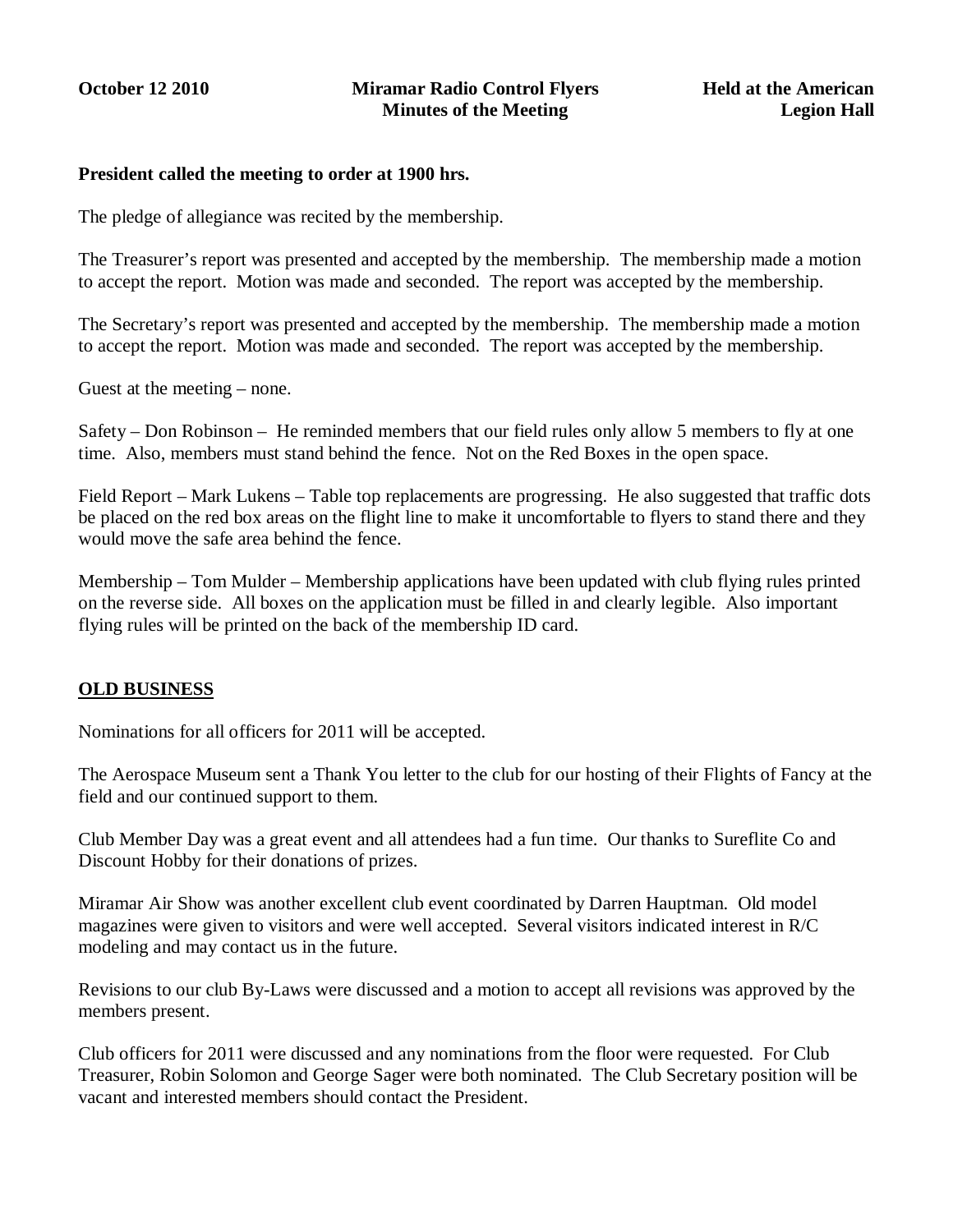#### **NEW BUSINESS**

Leroy Brooks announced that any of our club members flying at the Weedwacker Field should be aware of their new noise regulations. They have had complaints from neighbors about model noise. 96 decibels is the new noise maximum limit, and will be strictly enforced.

The American Legion organization where we hold our meetings announced they are have their annual food drive for Christmas gives to the needy families and any donations must be received by December  $15^{th}$ .

The IMAC organization has again requested to hold an event at our field on November 20 and 21<sup>st</sup>. Jerry asked approval of the members if they wanted to host. After discussion, the request was not approved for their event.

Our club annual Christmas Dinner will be held again at the 94<sup>th</sup> Aero Squadron Restaurant on Balboa Avenue December  $14<sup>th</sup>$ . Don Madison is making arrangements and the menu will be Prime Rib or Mahi Mahi fish as the entrees. Reservations should be made to Curtis Kitteringham print to December  $8<sup>th</sup>$ . A form is included at the end of the newsletter to send in.

Mark Lukens announced that a desert fly-in is scheduled for October 22<sup>nd</sup> through 24<sup>th</sup>. More information is available on the website.

The Annual Otay Lake Fun Fly is scheduled for October 23rd.

#### **SHOW AND TELL**

Ron Stark presented his nice P-39 Aircobra from a 33 year old Top Flite kit. Decals were prepared by Model Graphic Company. It was finished with a beautiful yellow color and color like the pylon racers that currently fly the full scale versions.

Greg wants to sell his Newport 11 his Chipmunk models. Contact him for additional details.

Leroy Brooks is selling a complete Telemaster 40 ready to fly. Contact him for additional details.

#### **EVENT SCHEDULE**

TO ALL MEMBERS: Darren has set up a calendar on the website to schedule the events. Please go to www.miramarrcflyers.com and click on the EVENTS tab at the top of the page. If you have any suggestions, please contact Darren at Darren@miramarrcflyers.com.

 November 13th - Veterans Day Flyin December 4th - Toy for Tots flyin December 14th - Christmas Dinner

#### **Meeting adjourned at 2015 hrs.**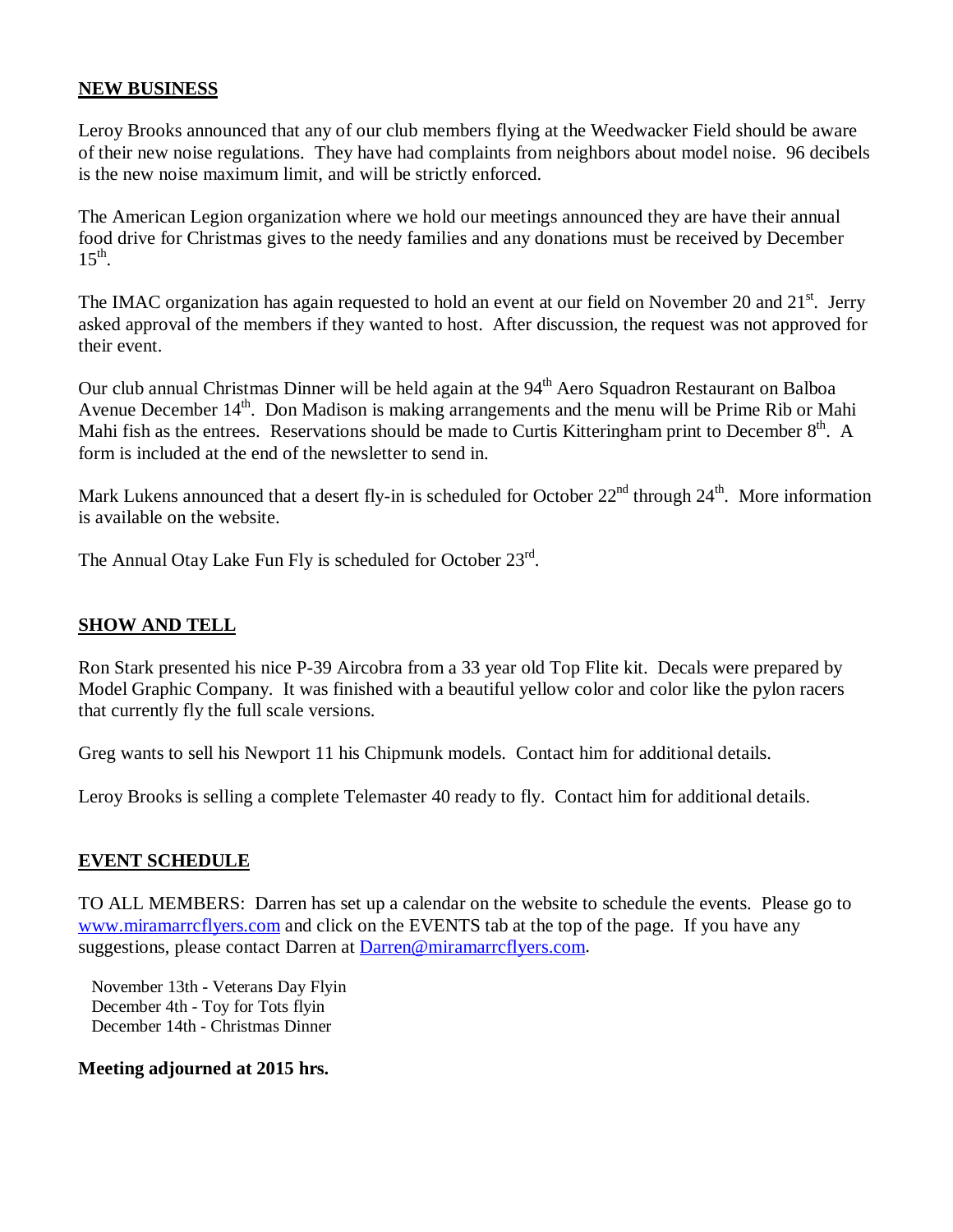# **ITEM TO BUY OR SELL**

I'am looking for a kit to buy that Hobby People used to sell. It is the Global F8F Bearcat Profile fuselage. If kit not available, maybe someone has the set of plans for one. Ron Stark

# Proposed changes to Addendum 1, Safety Addendum of Miramar Radio Control Flyers dated Jan 05

Section 1 Rules and Regulations

5) Delete

Rational: Covered by AMA Safety Code

Section 2 Guests

Header) change "\*\* All guests must read the bulletin board to become familiar with the current Operations" to read Sponsors are responsible to ensure their guests are familiar with, and follow all field rules and procedures.

Rational: Establish responsibility for sponsor vice holding guests responsible

Section 3 Ground Operations

1) Delete

Rational: Reflects current field operations and 2.4 Ghz usage

2) Change "No transmitter may be turned on without first obtaining frequency pin through the frequency control system" to No transmitter, including 2.4 Ghz, may be turned on without first obtaining frequency pin through the frequency control system.

Rational: Reflects 2.4 Ghz usage.

3) Change "Mandatory" to recommended.

Rational: Reflects current operations and implementation of electric power and reliable aircraft braking systems.

4) Change "Engines will not be operated at high rpm in the pit area for more than ten seconds" to Engines will only be started in the fenced area where starting tables and aircraft restraints are available.

Rational: Safety and clarification of "pits".

5) Change "Aircraft are prohibited from taxiing in the pits and, if the engine is running, will be carried or pushed from the pits to the runway and from the runway to the pits." to Aircraft will be carried or pushed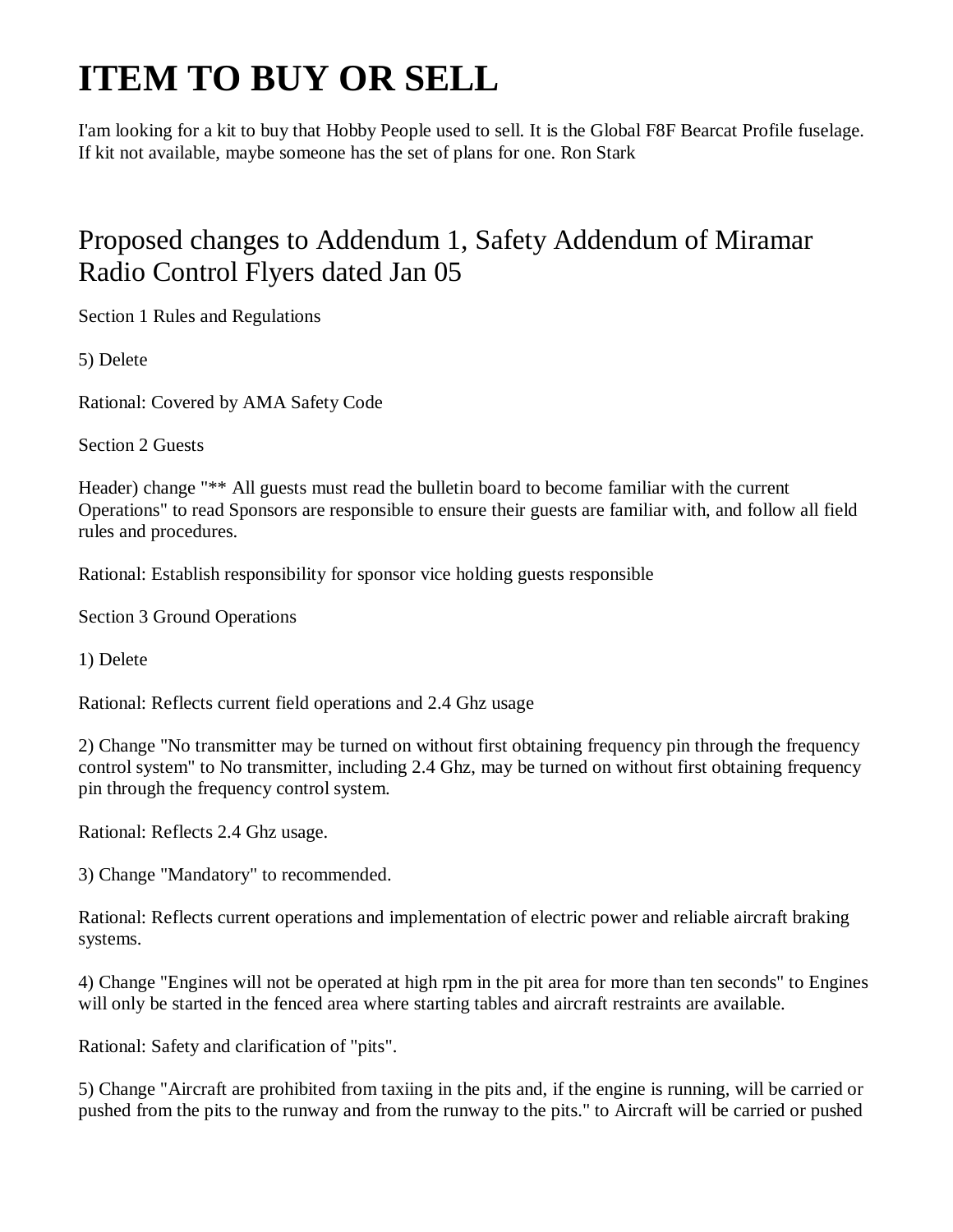under positive control to the openings in the safety fence. Aircraft may only be taxied when on the runway.

Rational: Safety and clarification of "pits".

6) Delete

Rational: Covered by AMA Safety Code.

7) Change "plane of propeller" to plane of propeller, turbine hot wheel or rotor>

Rational: Commonality and proliferation of non-propeller driven aircraft.

Section 4 Air Operations

3) change "Aerobatics shall be performed north of the runway. Direction reversing maneuvers and slow speed aerobatics are prohibited directly over the runway and should be done in the center of the traffic pattern between the downwind leg and the runway provided it does not interfere with normal landing traffic. Inverted flight is an aerobatic maneuver" to Aerobatics shall be performed north of the runway centerline. Aerobatic maneuvers are defined as pitch or roll exceeding 45 degrees from level flight, inverted flight and hovering (fixed wing and rotary wing). Deadstick and autorotation landings are not considered aerobatic flight and may be flown to touchdown anywhere on the runway.

Rational: Clarification.

4) delete "Directional reversals and/or".

Rational: Direction reversing maneuvers are covered by #3.

8) Delete

Rational: Redundant, rotary wing must comply with general aircraft rules and installation of helo pad.

10) Change "All pilots will fly from the pilot line and behind the fence and in front of a designated flight station number" to Pilots and spotters will stand behind the safety fence at a designated flight station. No person on the flight line will stand in the open areas of the fence except as required to launch or recover an airplane. There is no flight station associated with the helo pad so rotary wing pilots practicing hovering on the helo pad may stand behind the fence just west of the helo pad while practicing hovering.

Rational: Clarification and current operational procedures.

12) Delete

Rational: Covered by AMA Safety Code

15) Delete "This is a Marine Corps Air Station Miramar Base restriction and is not negotiable." Rational: It's prohibited, period, who prohibits it is not germane.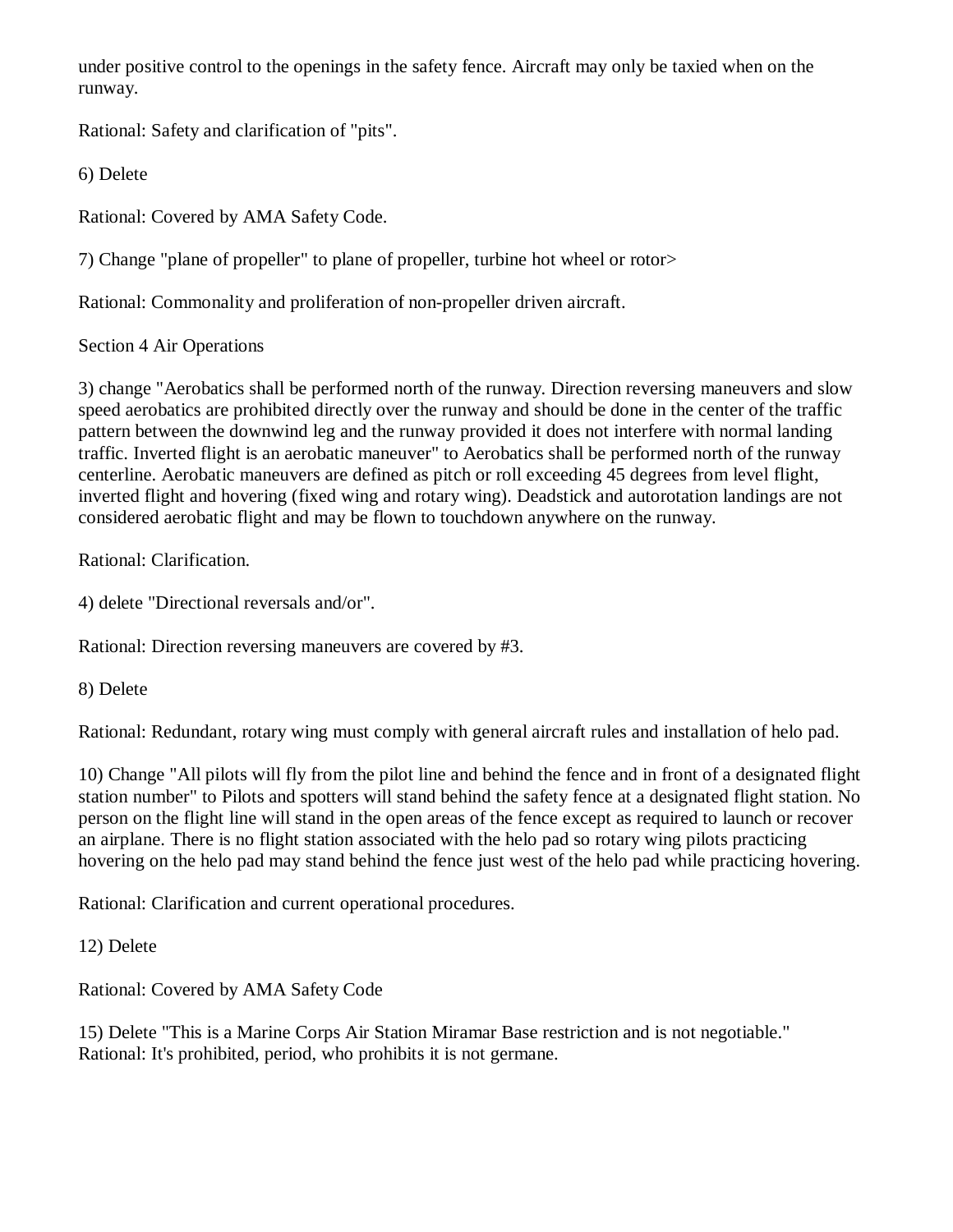# MIRAMAR RADIO CONTROL FLYERS CLUB 2010 CHRISTMAS DINNER

| When:   | Tuesday, December 14 <sup>th</sup> , 2010                                                                                                                 |
|---------|-----------------------------------------------------------------------------------------------------------------------------------------------------------|
| Where:  | 94 <sup>th</sup> Aero Squadron Restaurant                                                                                                                 |
| Time:   | 6:00 PM to 7PM - No Host Cocktails                                                                                                                        |
| Dinner: | 7PM                                                                                                                                                       |
| Menu:   | 10 oz. Prime Rib or Fresh Mahi Mahi<br>Garden Green Salad, Fresh Vegetables, New Potatoes, Dinner rolls, coffee or tea,<br>and New York Style Cheesecake. |
| Cost:   | Member Dinner \$15.00<br>Guest Dinner \$30.00                                                                                                             |
|         | Cut at line and retain upper portion as a reminder                                                                                                        |

# **Your Action Required**

- 1. Choose Entrée PRIME RIB \_\_\_\_\_\_\_\_\_\_\_\_\_\_\_ or GRILLED MAHI MAHI\_\_\_\_\_\_\_\_\_\_\_\_\_\_\_\_\_ (Please indicate how many selections of each in the line provided above)
- 2. How many reservations: Member

Guests

3. Mail your payment with this sheet or a note to:

Curtis Kitteringham 1131 Sheridan Ave Escondido Ca. 92027 # (760) 746 - 5913

- 4. Please print neatly **Member Name** and **Guest Name**
- 5. You may prefer to bring this reservation and money to our next club meeting on November 9, 2010 at the American Legion

\_\_\_\_\_\_\_\_\_\_\_\_\_\_\_\_\_\_\_\_\_\_\_\_\_\_\_\_\_\_\_\_\_ \_\_\_\_\_\_\_\_\_\_\_\_\_\_\_\_\_\_\_\_\_\_\_\_\_\_\_\_\_\_\_\_\_

6. Deadline for reservations and payment is December  $1<sup>st</sup>$ , 2010.